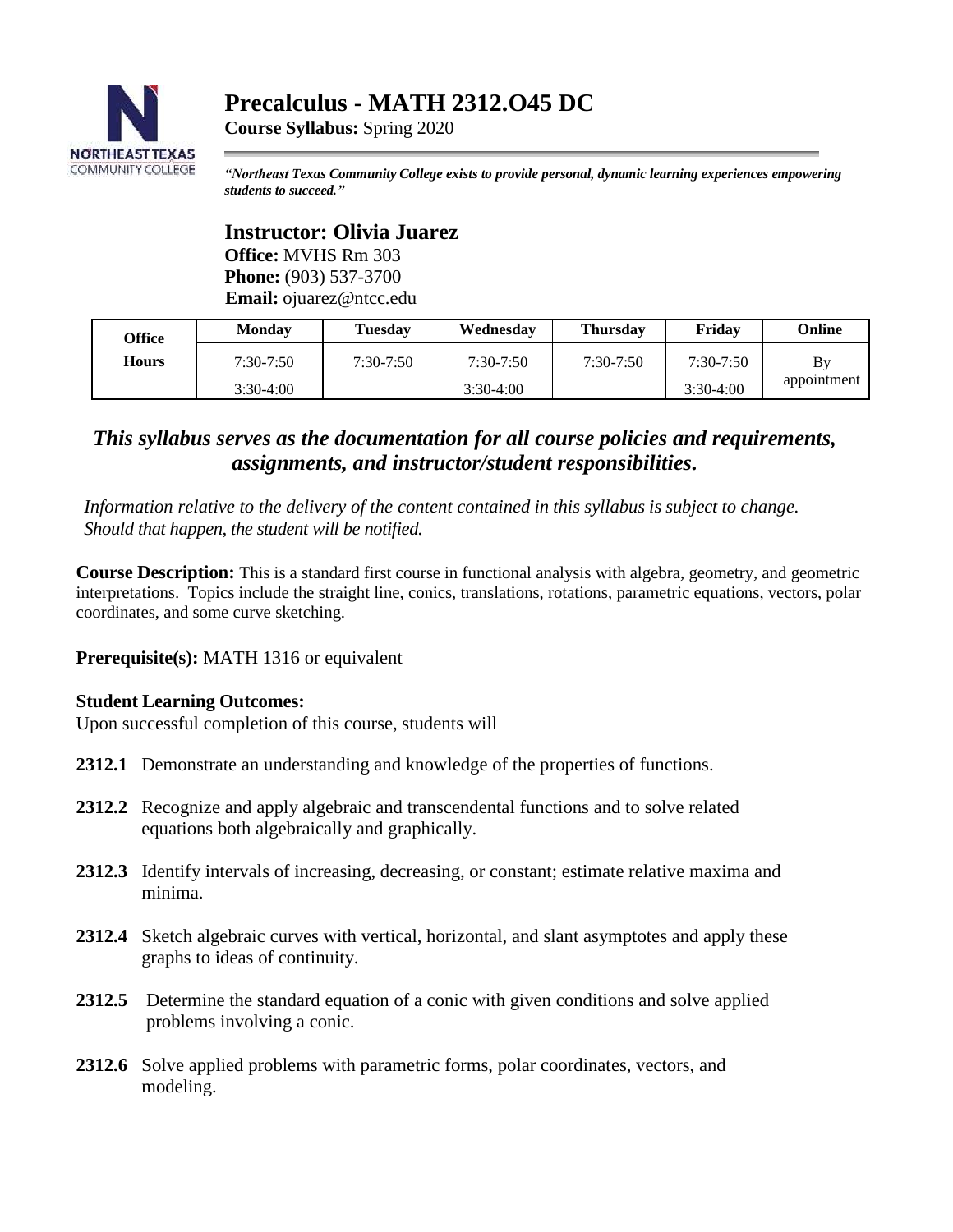#### **Evaluation/Grading Policy:**

Tests/Exams 60% Daily/Homework 20% Final Exam 20% "A"  $90-100$ "B" 80-89 "C" 70-79 "D" 60-69 "F" below 60 There will be no exemptions from the college final.

#### **Required Instructional Materials:**

Sullivan/Sullivan, Precalculus Concepts through Functions – A Right Triangle Approach to Trigonometry, 4th Edition, 2010 with MyLabMath

**Publisher:** Pearson, Boston, MA **ISBN Number:** 13:978-0321645081

**Optional Instructional Materials:** printed copy of Sullivan/Sullivan, Precalculus Concepts through Functions – A Right Triangle Approach to Trigonometry, 2nd Edition

**Minimum Technology Requirements:** laptop or computer for online homework**,** graphing calculator

#### **Required Computer Literacy Skills**: none

**Course Structure and Overview:** This is a 16-week embedded dual credit course designed for students who are concurrently enrolled in both a high school precalculus class and the college-level class. The course is managed with information and activities that are posted on the Blackboard Learning Management System. A typical class involves general participation by all students in discussions regarding mathematical principles and procedures being studied. Students are required to complete online homework in addition to in-class quizzes, projects, and exams. It is very important students keep up with course materials and assignments since this is a college-level course. Students are expected to complete all assignments by due dates.

**Communications:** The college's official means of communication is via your campus email address. I will use your campus email address, Mt Vernon email address, Blackboard, Google Classroom and MyMathLab to communicate with you outside of class. Make sure you keep your campus email cleaned out and below the limit so you can receive important messages.

**Institutional/Course Policy:** This is a dual credit class held on the Mt Vernon campus. Students are required to follow the attendance and dress code as well as all other rules and acceptable use policies stated in the MVHS student code of conduct. Students are expected to behave as responsible college students; therefore, no academic information about a student can be given to another individual or parents without the expressed written consent of the student.

## **NTCC Academic Honesty/Ethics Statement:**

NTCC upholds the highest standards of academic integrity. The college expects all students to engage in their academic pursuits in an honest manner that is beyond reproach using their intellect and resources designated as allowable by the course instructor. Students are responsible for addressing questions about allowable resources with the course instructor. Academic dishonesty such as cheating, plagiarism, and collusion is unacceptable and may result in disciplinary action.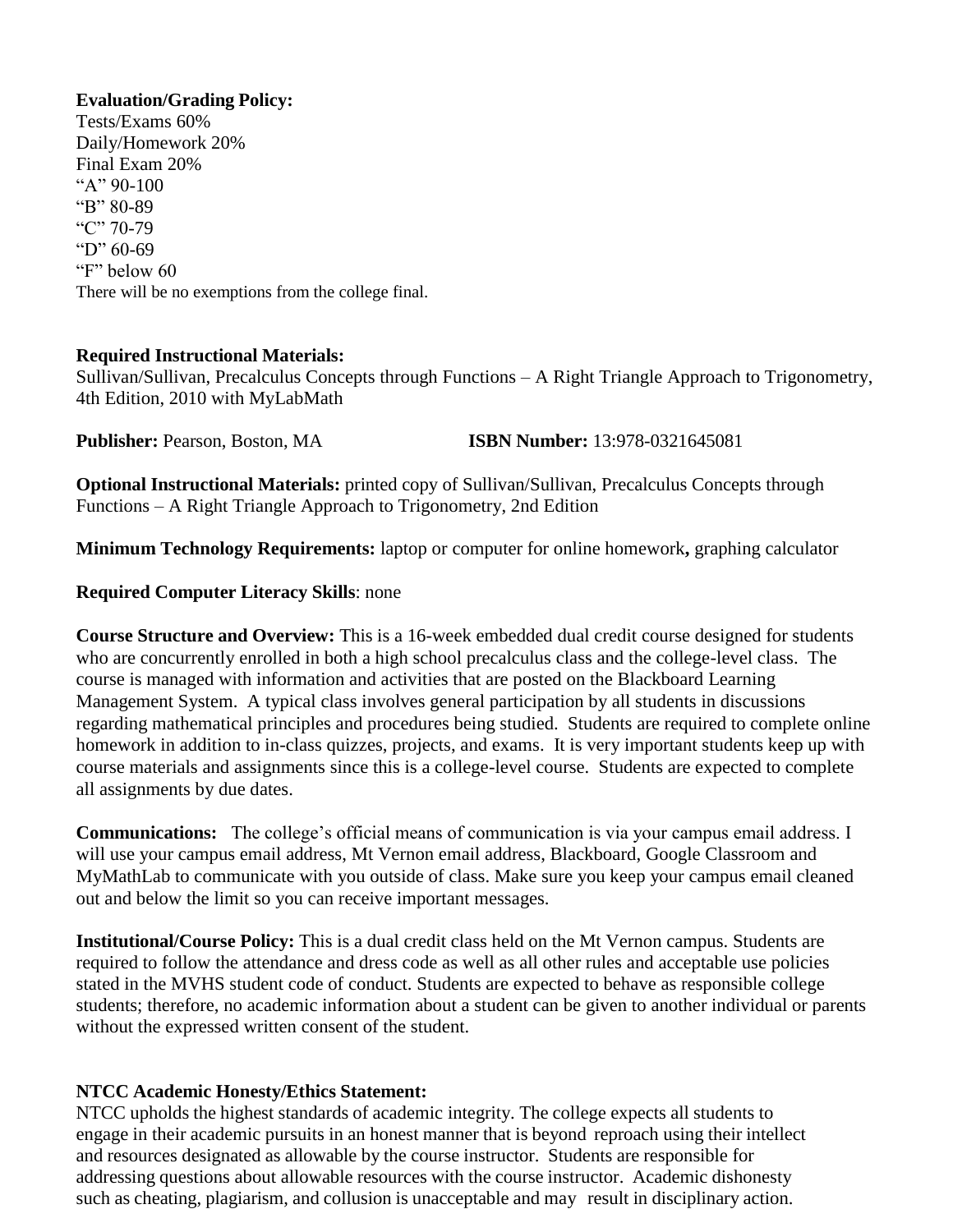This course will follow the NTCC Academic Honesty and Academic Ethics policies stated in the Student Handbook. Refer to the student handbook for more information on these subjects.

# **ADA Statement:**

It is the policy of NTCC to provide reasonable accommodations for qualified individuals who are students with disabilities. This College will adhere to all applicable federal, state, and local laws, regulations, and guidelines with respect to providing reasonable accommodations as required to afford equal educational opportunity. It is the student's responsibility to request accommodations. An appointment can be made with the Academic Advisor/Coordinator of Special Populations located in Student Services and can be reached at 903-434-8264. For more information and to obtain a copy of the Request for Accommodations, please refer to the special populations page on the NTCC websit[e.](http://www.ntcc.edu/index.php?module=Pagesetter&func=viewpub&tid=111&pid=1) 

# **Family Educational Rights and Privacy Act (FERPA)**:

The Family Educational Rights and Privacy Act (FERPA) is a federal law that protects the privacy of student education records. The law applies to all schools that receive funds under an applicable program of the U.S. Department of Education. FERPA gives parents certain rights with respect to their children's educational records. These rights transfer to the student when he or she attends a school beyond the high school level. Students to whom the rights have transferred are considered "eligible students." In essence, a parent has no legal right to obtain information concerning the child's college records without the written consent of the student. In compliance with FERPA, information classified as "directory information" may be released to the general public without the written consent of the student unless the student makes a request in writing. Directory information is defined as: the student's name, permanent address and/or local address, telephone listing, dates of attendance, most recent previous education institution attended, other information including major, field of study, degrees, awards received, and participation in officially recognized activities/sports.

# **Tentative Course Timeline (\*note\* instructor reserves the right to make adjustments to this timeline at any point in the term):**

| Weeks                       | Topics                                                             | Assignments                                                                        | Due Dates                                                                                                           |
|-----------------------------|--------------------------------------------------------------------|------------------------------------------------------------------------------------|---------------------------------------------------------------------------------------------------------------------|
| Week A: $1/7/20 - 1/10/20$  | Functions 1.1-1.3                                                  | Assignments are<br>posted in MyMathLab.                                            | Assignments will<br>open on Monday. The<br>due date for each<br>assignment will be<br>posted on that<br>assignment. |
| Week B: $1/13/20 - 1/17/20$ | Functions 1.4-1.6                                                  | Assignments are<br>posted in MyMathLab.                                            |                                                                                                                     |
| Week 1: 1/21/20 - 1/24/20   | Functions 1.7,<br>exam 1, Linear<br>and Quadratic<br>Functions 2.1 | Assignments are<br>posted in MyMathLab,<br>test will be face-to-<br>face on paper. |                                                                                                                     |
| Week 2: 1/27/20 - 1/31/20   | Linear and<br>Quadratic<br>Functions 2.2-2.4                       | Assignments are<br>posted in MyMathLab.                                            |                                                                                                                     |
| Week 3: 2/3/20 - 2/7/20     | Exam 2, Linear<br>and Quadratic<br>Functions 2.5-2.6               | Assignments are<br>posted in MyMathLab,<br>test will be face-to-<br>face on paper. |                                                                                                                     |

Course Schedule: (Subject to Change)